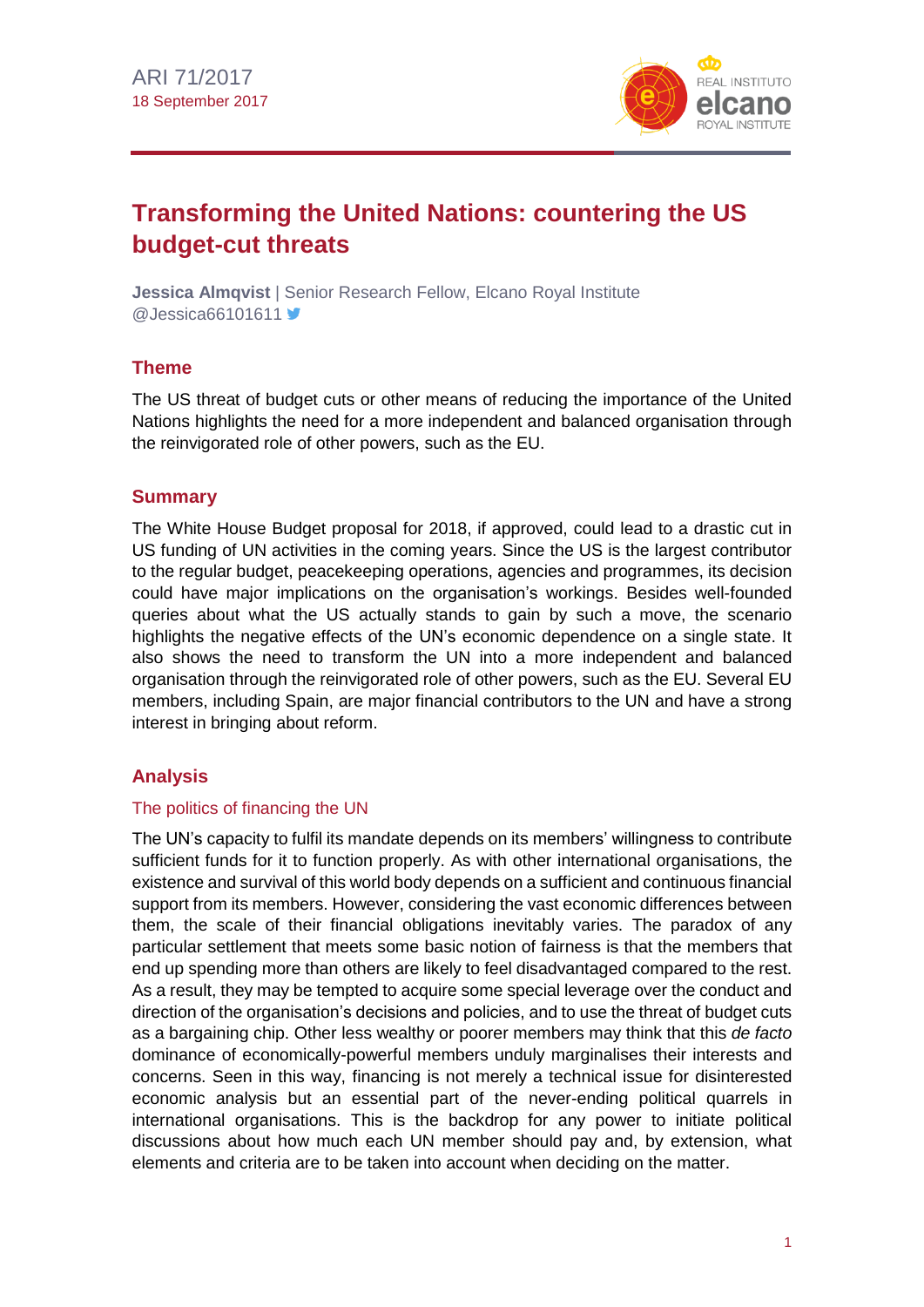Article 17.1 of the UN Charter establishes that all member states must share the responsibility of financing the organisation. However, the provision does not specify the criteria for calculating the exact dues of each member, but refers the matter to the General Assembly ('Assembly').<sup>1</sup> It is thus the latter organ, in which all members have an equal right to vote, that determines the scale of assessment and what each member owes. It also approves the biennial regular budget as well as the yearly budget for peacekeeping, both prepared by the Secretary-General.<sup>2</sup>

As for the assessed or mandatory contributions of UN members, the Assembly has opted for a principle according to which the organisation's expenses shall be apportioned broadly according to the capacity of each to pay. This principle is applied in Assembly [resolution 70/245 of 23 December 2015,](http://www.un.org/ga/search/view_doc.asp?symbol=a/res/70/245&referer=http://www.un.org/en/ga/contributions/budget.shtml&Lang=E) which determines the scale of assessment for the regular budget for 2016 to 2018. According to the resolution, the basic criteria for deciding what each member owes are gross national product (GNP), with a number of adjustments such as for external debt and for low per capita incomes.<sup>3</sup> The same resolution affirms a minimum assessment rate of 0.0001 and a maximum for the least developed countries of 0.01%. It also imposes a 'ceiling' rate of 22% to prevent the organisation from becoming excessively dependent on any single member.

The Assembly has adopted similar scales of assessment for peacekeeping operations but with some further fine-tuning. In this case it has established a complex method of calculation that takes into account the relative economic wealth of UN members. It furthermore recognises that the five permanent members of the Security Council have special responsibilities for the maintenance of international peace and security and therefore should have more extensive responsibilities [\(UNGA res. 55/35 of 30 Jan.](http://www.un.org/en/ga/search/view_doc.asp?symbol=A/RES/55/235)  [2001\)](http://www.un.org/en/ga/search/view_doc.asp?symbol=A/RES/55/235). To this should be added that member states have the possibility of making a voluntary contribution at a higher rate than that fixed by the Assembly [\(UNGA res. 55/236](http://www.un.org/ga/search/view_doc.asp?symbol=A/RES/55/236) [of 29 Jan. 2001\)](http://www.un.org/ga/search/view_doc.asp?symbol=A/RES/55/236).

The regular budget for the biennium 2016-18, approved on 23 December 2016 and revised on 20 January 2017, is around US\$5.4 billion. It marks an [increase of](http://www.un.org/en/ga/search/view_doc.asp?symbol=A/RES/71/273%20A-C) more than [US\\$200 million](http://www.un.org/en/ga/search/view_doc.asp?symbol=A/RES/71/273%20A-C) compared with previous budget. For 2017 [the regular budget](http://www.un.org/ga/search/view_doc.asp?symbol=ST/ADM/SER.B/955&referer=http://www.un.org/en/ga/contributions/budget.shtml&Lang=E) is set at [US\\$2.58 billion.](http://www.un.org/ga/search/view_doc.asp?symbol=ST/ADM/SER.B/955&referer=http://www.un.org/en/ga/contributions/budget.shtml&Lang=E)The official budget for peacekeeping from 1 July 2016 to 30 June 2017 [amounts to US\\$7.87 billion,](http://www.un.org/ga/search/view_doc.asp?symbol=A/C.5/70/24) including voluntary contributions in kind. Finally, the approved budget in the current period (from 1 July 2017 to 30 June 2018) is set [at](http://undocs.org/a/c.5/71/24) [US\\$6.86 billion.](http://undocs.org/a/c.5/71/24)

<sup>1</sup> 'The expenses of the Organization shall be borne by Members as apportioned by the General Assembly'.

 $2$  The budget proposals are prepared by the UN Secretary-General and reviewed by the Fifth Committee of the UN General Assembly.

 $3$  The exact elements and criteria are as follows: (a) estimates of gross national income; (b) average statistical base periods of three and six years; (c) conversion rates based on market exchange rates, except where that would cause excessive fluctuations and distortions in the income of some member states, when price-adjusted rates of exchange or appropriate conversion rates should be employed, taking due account of resolution 46/221 B of 20 December 1991; (d) the debt-burden approach employed in the scale of assessments for the period 2013-15; and (e) a low per capita income adjustment of 80%, with a threshold per capita income limit of the average per capita gross national income of all member states for the statistical base periods.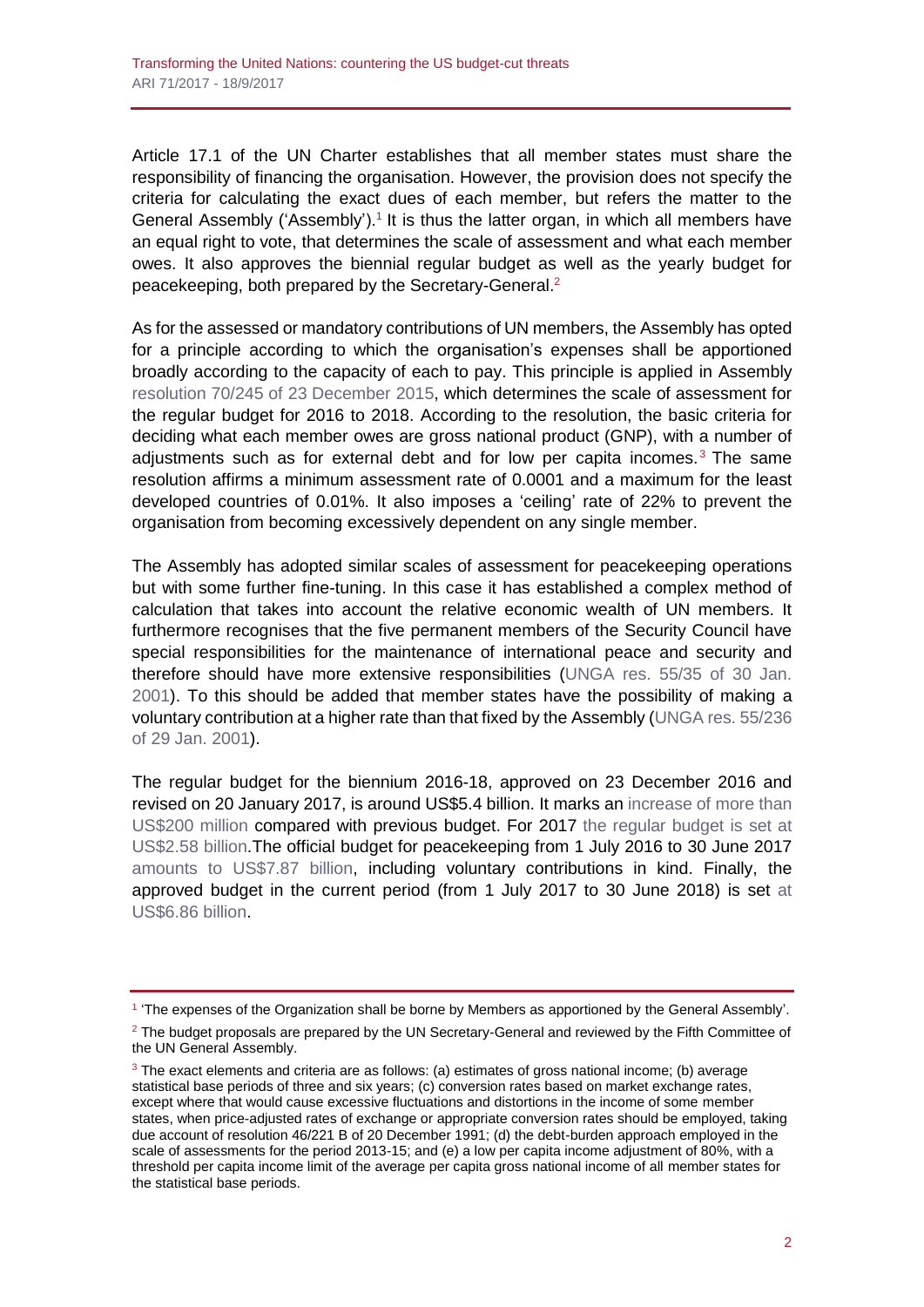Apart from the funds channelled to the UN in compliance with financial obligations by its member states, several major UN agencies and programmes rely heavily and some even exclusively on voluntary contributions, such as UNICEF and the FAO. According to a recent report of the UN Secretary-General, the top 10 contributors of voluntary funds provided over US\$74 billion in the qualifying three-year period, namely 2013, 2014 and 2015, with an average of US\$24.7 billion in each of these years. Extra budgetary resources for the biennium 2016-17 are estimated at [US\\$18.9 billion.](http://www.franceonu.org/UN-funding) This means that most of the money for the UN is channelled through voluntary contributions. These are popular since they make it possible for donors to target programmes and agencies whose work is in line with national interests and specific preferences without having to continue their funding across time.

# The White House Budget Proposal for 2018

The capacity principle applied by the Assembly translates into enormous variations with respect to the size of funds channelled to the UN by different members. As the world's single largest economy, the US provides the biggest share of assessed contributions to the organisation. At present, it is responsible for 22% of the regular budget while Japan contributes the second largest amount, at 9.68%, followed by China (7.921%), Germany (6.389%), France (4.859%) and the UK (4.463%). Brazil contributes 3.823% and is sixth in the list of top contributors. Only 18 states pay more than 1% each to the UN's regular or core budget and 135 countries contribute less than 0.1%. The US is also the top provider to peacekeeping and has been responsible for around 28.5% of this budget. Because of the capacity principle, the payments from other permanent members of the Security Council are much lower: China, 10.29%; France, 6.31%; the UK, 5.8%; and the Russian Federation, 4.01%. Other major contributors to peacekeeping are Japan (9.68%), Germany (6.39%), Italy (3.75%), Canada (2.92%) and Spain (2.44%).<sup>4</sup>

Even if it is important to bear in mind that the US financial burden has decreased since the time the UN was established, its financial obligations and commitment remain at an extraordinary level, comparatively speaking. No other single state comes close to matching the sums paid by the US. The special relationship between the US and the UN goes beyond its financial contributions. For a start, the US was a key promoter of its founding. It also has a permanent seat on the Security Council and is home to the UN headquarters. However, this does not mean that it has always fully supported the organisation. In certain periods, such as during the Reagan years, it pressed for a decrease of the size of its mandatory contributions and criticised the UN for being ineffective, politicised and flawed. In other periods it has been reluctant to lower its financial contributions and instead sought to influence UN affairs through the active use of its permanent seat at the Security Council to initiate costly projects, such as the creation of international criminal tribunals or the dispatching of large peacekeeping operations with broad mandates. Throughout its mandate, the Obama Administration insisted on US world leadership and the need to work constructively with the UN. In this spirit, the exit memo of its US Permanent Representative to the UN, Ambassador Samantha Power, published on 5 January 2017, warned about the dangers of a US

<sup>&</sup>lt;sup>4</sup> For a full list of contributions by country for the period 2016-18, see [here.](http://www.un.org/en/ga/search/view_doc.asp?symbol=A/70/331/Add.1)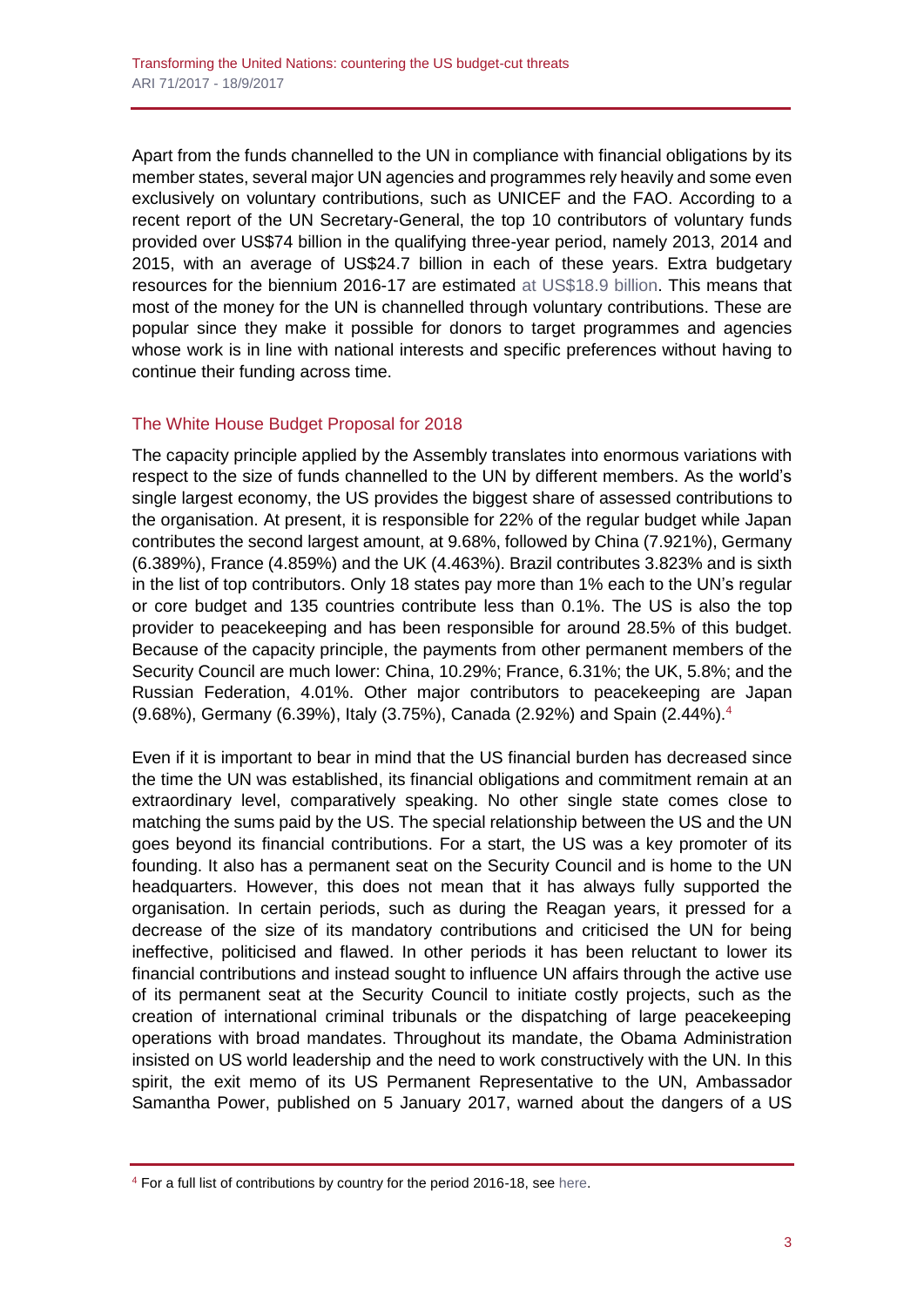retreat from the UN (see [here\)](https://geneva.usmission.gov/2017/01/05/cabinet-exit-memo-by-ambassador-samantha-power/) in a fruitless attempt to change the views of the incoming Trump Administration.

Since he took office and, indeed, before then, the new US President has sought to discredit the UN and questioned whether his country gets value for its money. According to [media reports,](https://www.washingtonpost.com/world/national-security/white-house-seeking-significant-cuts-to-us-payments-to-united-nations/2017/03/14/781b697a-08f1-11e7-a15f-a58d4a988474_story.html?utm_term=.679d1f4d39e9) Trump believes that the UN is 'just a club for people to get together and talk and have a good time'. Some of his supporters add that [the organisation is](http://www.washingtontimes.com/news/2016/dec/30/obama-may-get-us-out-un/)  [contrary to democracy,](http://www.washingtontimes.com/news/2016/dec/30/obama-may-get-us-out-un/) the West and liberty, and provides a platform for anti-US dictators to rail against the it. President Trump has warned about significant cuts in national spending on the UN, of up to 40% according to the [Washington Post.](https://www.washingtonpost.com/news/monkey-cage/wp/2017/01/31/u-s-funding-for-the-united-nations-may-not-be-as-costly-as-you-think/?utm_term=.e9b83e033120) The proposal [America First: A Budget Blueprint to Make America Great Again](https://www.whitehouse.gov/sites/whitehouse.gov/files/omb/budget/fy2018/2018_blueprint.pdf) ('Budget 2018 Proposal') for the fiscal year starting 1 October 2017 to 30 September 2018 released on 16 March is indicative of how his pledge might play out. It indicates that it he especially eager to cut funds to agencies and programmes that are counter to his ideological beliefs or that he feels work against American interests, but also peacekeeping. The full budget proposal released last May [\(Budget of the US Government. A New Foundation for](https://www.whitehouse.gov/sites/whitehouse.gov/files/omb/budget/fy2018/budget.pdf)  [American Greatness. Fiscal Year 2018\)](https://www.whitehouse.gov/sites/whitehouse.gov/files/omb/budget/fy2018/budget.pdf) does not indicate any change in this regard.

According to the outline of the Budget Proposal for 2018, the US will seek a reduction or simply end direct funding for international organisations 'whose missions do not substantially advance US foreign policy interests, are duplicative, or are not wellmanaged'. More specifically, it will seek to cut 'funding to the UN and affiliated agencies, including UN peacekeeping and other international organizations, by setting the expectation that these organizations rein in costs and that the funding burden be shared more fairly among members'. Thus, the US contribution to the UN budget will be reduced and the US will contribute no more than 25% for UN peacekeeping costs instead of the current 28.5%. Quite remarkably, in the proposal, the US President pledges to cease payments to the UN's climate change programmes by eliminating US funding related to the [Green Climate Fund](http://www.greenclimate.fund/home) and its two precursor Climate Investment Funds.<sup>5</sup>

As it stands, the part of the Budget Proposal related to the UN and other international organisations is formulated in rather bold terms. Thus, it remains uncertain whether US budget cuts, if forthcoming, will be limited to peacekeeping and climate-change funds, or will extend to the regular budget. The uncertainty as to whether the White House will go ahead with its threats has been aggravated with Trump's growing interest in UN reform in reaction to the UN Secretary-General's launch of a [reform agenda](https://www.un.org/ecosoc/sites/www.un.org.ecosoc/files/files/en/qcpr/sg-report-on-unds-qcpr-june-2017.pdf) at the end of June 2017. [According to media reports,](http://af.reuters.com/article/africaTech/idAFL2N1LI17E?feedType=RSS&feedName=egyptNews) the Trump Administration is now calling for a highlevel meeting on UN reform in connection with the 72<sup>nd</sup> regular session of the UN General Assembly that will convene on 12 September 2017. The meeting is planned to take place on 18 September ahead of Trump's speech at the general open debate the following day that most likely will include references to both US threats of budget cuts and UN reform.

A US decision to seek a reduction in its assessed contributions would lead to a demand for a review and adjustment of its financial obligations to the regular budget, peacekeeping and/or international tribunals. Such a development should come as no surprise since similar demands have been made by the US in the past, and successfully.

<sup>5</sup> Budget Proposal for 2018, p. 33-34.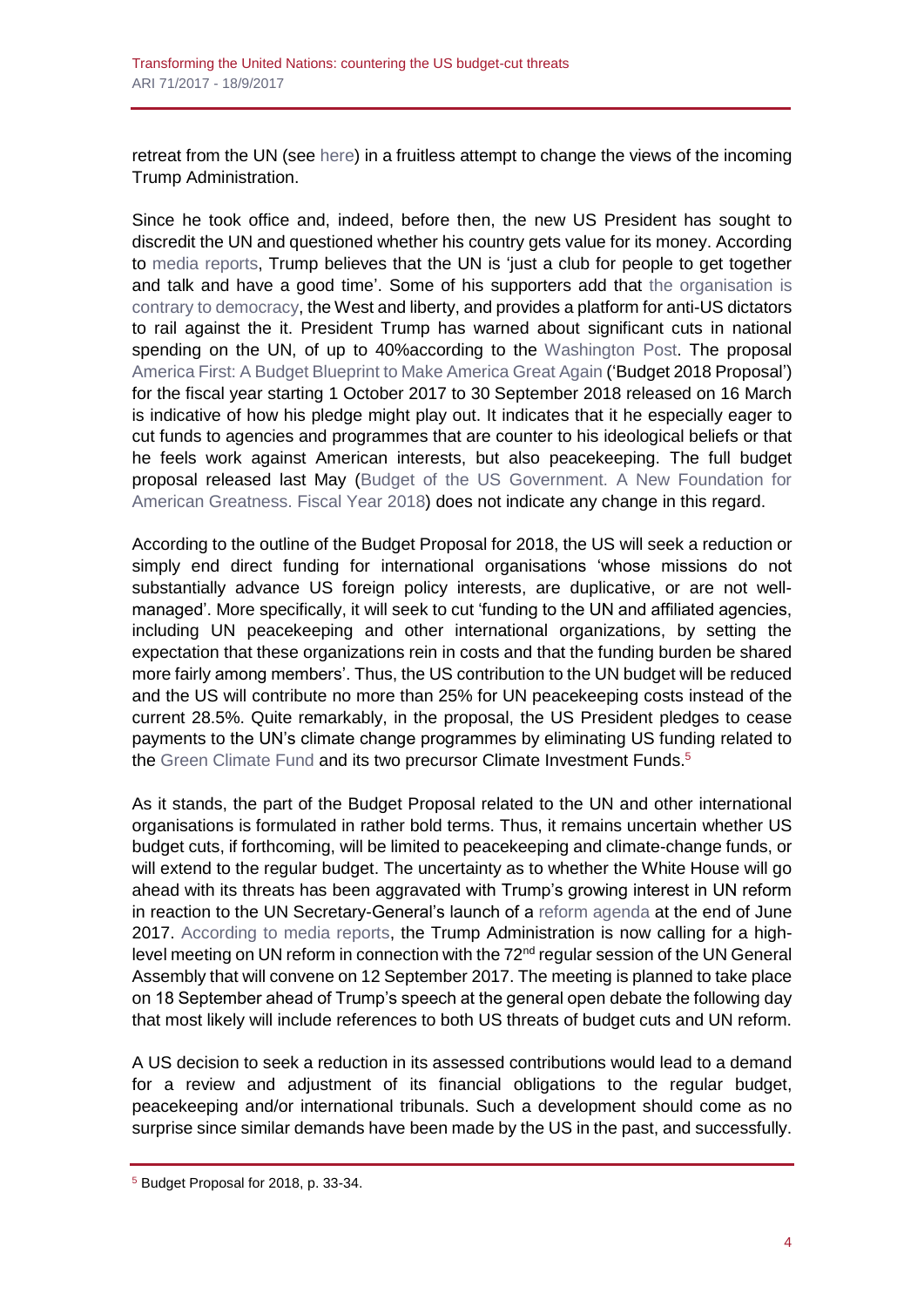The last time was in December 2000, when the ceiling rate for the core budget was lowered from 25% to 22%. At any event, it is unlikely that it will reduce its financial obligations unilaterally since such an act would be seen as a failure to pay with all attendant consequences. Withholding payment by a state can lead to the loss of voting rights in the Assembly. According to Article 19 of the UN Charter, a member in arrears in the payment of its financial contributions has no vote in the Assembly 'if the amount of its arrears equals or exceeds the amount of the contributions due from it for the preceding two full years'. The state only retains its right to vote if its failure to pay is due to conditions beyond its control. Historically, the US has been largest debtor to the UN but it has paid just about enough every year to retain its voting rights.<sup>6</sup> The Obama Administration changed this practice and as of 2014 the US is in good standing.<sup>7</sup>

The US Administration's desire to reduce its international spending may affect its voluntary contributions drastically, and it has already begun. On 4 April 2017 it decided to cut its financial contributions to the UN Population Fund (UNPFA), at a total of US\$32.5 million in funds for the 2017 fiscal year, with the argument that the agency is supporting a programme of coercive abortion or involuntary sterilisation in China. The UNPFA has responded with regret and refuted this unfounded accusation but given that contributions are voluntary no sanctions will ensue. The US decision now forces the Fund to make [harsh choices in helping women.](http://www.passblue.com/2017/08/27/with-us-funds-gone-un-population-fund-faces-brutal-choices-in-helping-women/)

# The US threats in context

The US threat of drastic budget cuts has been met with dismay by UN officials and civil society, including human-rights activists. The US political process is being closely monitored in the rest of the world, including high-ranking UN officials. At a [press](http://www.reuters.com/article/us-usa-trump-budget-un-idUSKBN16N2FT)  [conference](http://www.reuters.com/article/us-usa-trump-budget-un-idUSKBN16N2FT) following the release of the outline Budget Proposal for 2018, the new UN Secretary-General, António Guterres, warned about an abrupt budget cut by the US and also argued that combating terrorism effectively requires more than military spending, thereby voicing concern about the use of the money that would be freed up. France's UN envoy noted that a US withdrawal could create more instability.

A pending question is what the US itself will actually gain by such a move. Though at first glance US financial obligations seem extraordinary, comparatively speaking they are very modest with what it has spent on war and homeland security since the 9/11 attacks. According to Neta C. Crawford, between 2001 and 2016 the US has appropriated, spent or taken on obligations to spend more than US\$3.6 trillion on the wars in Iraq, Afghanistan, Pakistan and Syria as well as on homeland security. To this should be added the US\$65 billion requested by the Department of Defense and the State Department for 2017 and an additional US\$32 billion requested for the Department of

<sup>7</sup> Linda Fasulo (2015), *Insider's Guide to the United Nations*, 3<sup>rd</sup> edition, Yale University Press, p. 252.

<sup>&</sup>lt;sup>6</sup> Most UN members fail to pay in full and on time. By 10 February 2017, only 34 UN members had paid their regular budget assessments in compliance with Financial Regulations 3.5. As of 23 March 2017, 67 member states had paid their regular budget assessments in full (see Honor Roll [here\)](https://www.un.org/en/ga/contributions/honourroll.shtml). As of 15 March 2017, three member states –Libya, Sudan, and Venezuela– will not be permitted to vote until the end of the 71<sup>st</sup> session due to their failure to pay (see [here\)](http://www.un.org/en/ga/about/art19.shtml).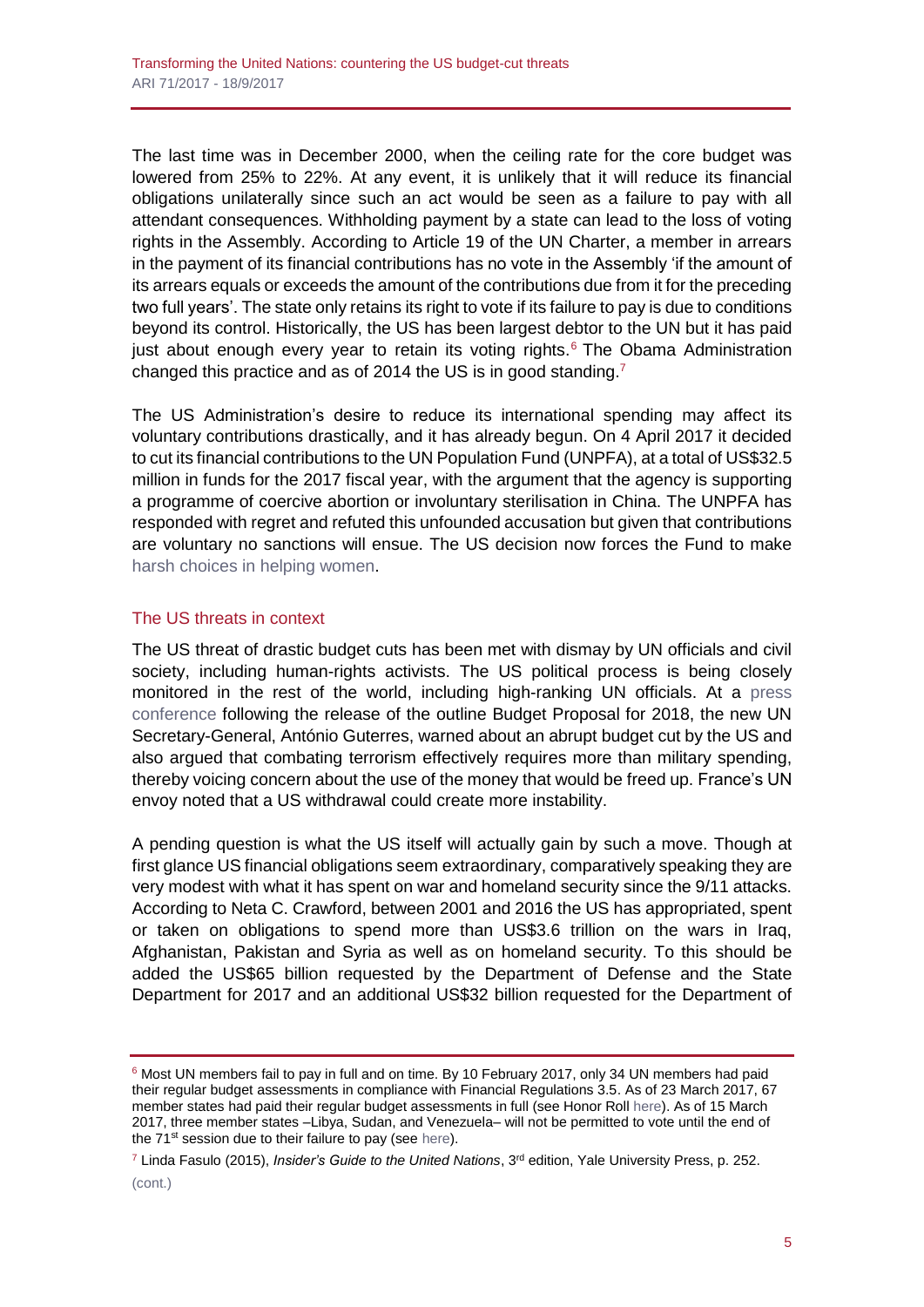Homeland Security in 2017. $8$  These sums contrast with what the US is obliged to pay to the UN in 2017: US\$611 million to the regular budget and US\$2.2 billion to UN peacekeeping.

Trump has said that he wants to cut UN funding to spend more on defence and homeland security, but in practice the effect will be marginal, with the risk of losing prestige and reputation abroad. The potential gains of moves like this tend to be negligible. US annual government spending is almost US\$4 trillion. A 50% cut in the UN budget would imply a saving of only US\$5 billion. This contrasts with the negative consequences on the bargaining power of the US at the UN. As noted in a recent assessment, a US retreat would leave a political vacuum 'with other countries, such as China, who would happily step in to cover those contributions in exchange for greater influence'.<sup>9</sup>

An outstanding concern of the present US Administration is the UN's apparent bias in the Palestinian-Israeli conflict. The current US threats must be seen at least in part as instruments to reshape UN policy on the issue. Its concern gained momentum following the Security Council's decision of December 2016 that Israel must 'immediately and completely cease all settlement activities in the occupied Palestinian territory, including East Jerusalem', and 'fully respect all of its legal obligations in this regard'.<sup>10</sup> The same concern led the new US Administration to [boycott](https://www.nytimes.com/aponline/2017/03/20/world/europe/ap-eu-united-nations-us-human-rights.html?_r=0) a session of the Human Rights Council on 21 March 2017 with a focus on Palestine and other occupied Arab territories. The US Ambassador to the UN, Nikki Haley, also criticised the Council for considering the human-rights situation in Palestine and other occupied Arab territories as a permanent item on its agenda. At present, it is an open question whether the US will withdraw from the Human Rights Council and refuse to fund its activities altogether.

The boldness of the Budget Proposal for 2018 could be an attempt to gloss over domestic political disagreement as to how the US should engage with the UN. A highly radical view is in the [American Sovereignty Restoration Act of 2017,](https://www.congress.gov/bill/115th-congress/house-bill/193/text) which has been sponsored by the Republican Mike Roger, requiring the termination of US membership and participation in the UN, the WHO and the UNESCO. It also forbids authorisation for funds to the UN and the participation of US troops in UN peacekeeping operations. Even if the bill seems incompatible with the spirit of the Budget Proposal for 2018, it reveals a strand of political thinking about the UN as a waste of money and as operating against American interests. Nevertheless, other prominent figures of the Republican Party take a different stance on the UN. According to Zalmay Khalilzad, the US Ambassador to the UN during President George W. Bush's term of office, the UN is very important for the US and should be made as effective as possible and 'reformed as we go forward so that it can maintain the confidence of people and countries around the world'.<sup>11</sup> The influence of this perspective could explain the Trump Administration's growing interest in pushing for

<sup>8</sup> Neta C. Crawford (2016), *US Budgetary Costs of Wars through 2016: \$4.79 Trillion and Counting Summary of Costs of the US Wars in Iraq, Syria, Afghanistan and Pakistan and Homeland Security*, Watson Institute, September[, here.](http://watson.brown.edu/costsofwar/files/cow/imce/papers/2016/Costs%20of%20War%20through%202016%20FINAL%20final%20v2.pdf)

<sup>9</sup> Stephen Chaudoin, Helen V. Milner & Dustin Tingley (2017), 'A Liberal International American Foreign [Policy? Maybe Down but Not Out',](http://scholar.harvard.edu/files/dtingley/files/cmt-hdiplo-2017.pdf) *H-Diplo/ISSF*, p. 15.

<sup>10</sup> [UNSC res. 2234 of 23 Dec. 2016.](http://www.un.org/webcast/pdfs/SRES2334-2016.pdf)

<sup>&</sup>lt;sup>11</sup> See footnote 8, p. 12.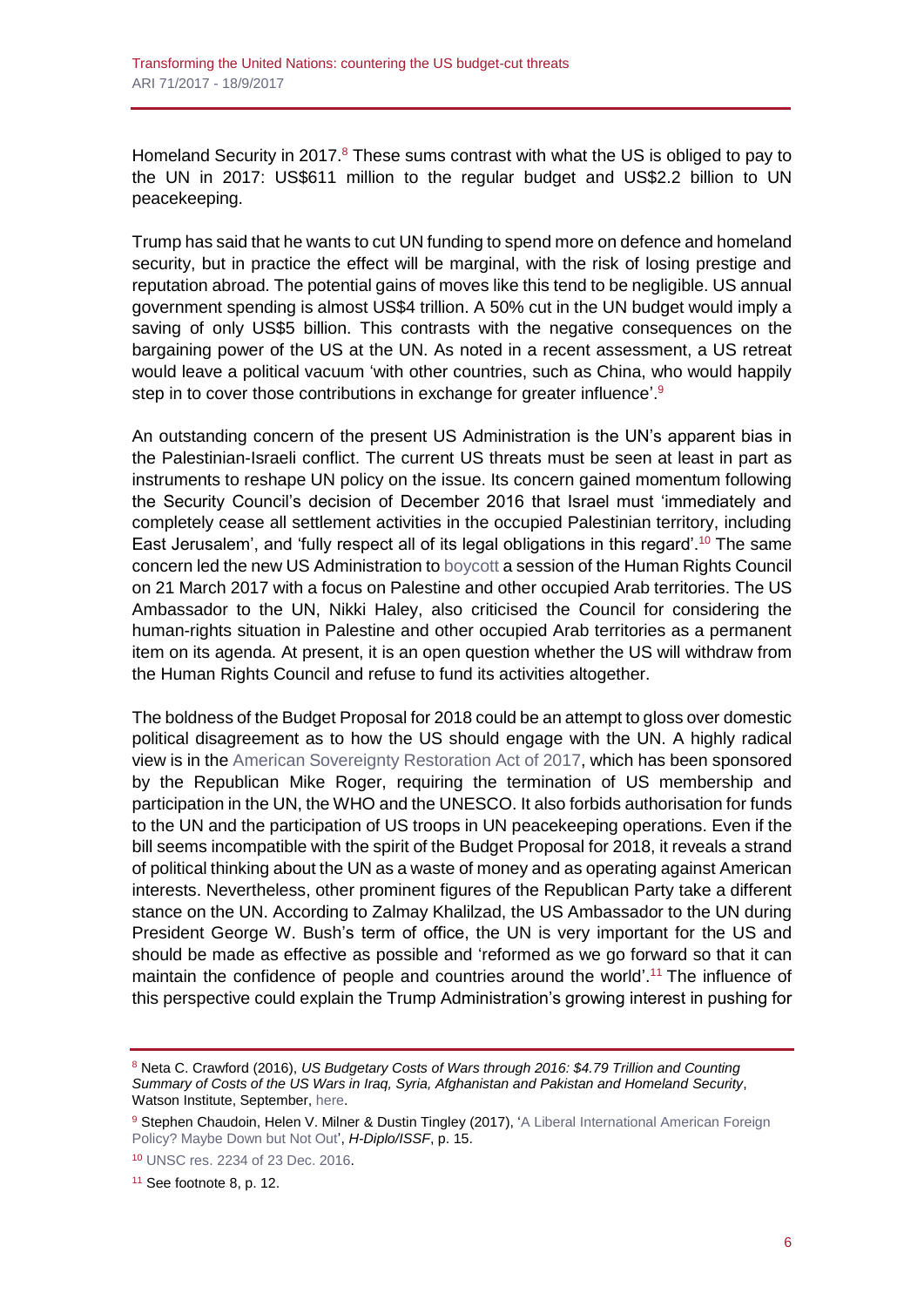a UN reform process to be led by the new Secretary-General, as indicated in a recent [letter](http://www.passblue.com/2017/07/17/us-pressures-un-chief-to-take-the-executive-reins/) drafted by the US Ambassador to the UN and addressed to António Guterres.

# **Conclusions**

#### Towards a more balanced United Nations

The relationship between the UN and the new US Administration has become a drama since Trump took office. It is still too soon to tell to what extent the US threat will become a reality and, if so, what kind of contributions will be withheld or whether the threat will be used as a bargaining chip. If it finally decides to withdraw voluntary contributions, such as to the UN's climate-change programmes, and also seek a reduction in its financial obligations, this would provide a rare occasion to revisit the question about the possibility of a more independent or at least more balanced UN away from the whims of US domestic politics. The present political situation shifts the focus onto the continued relevance of [proposals](http://www.ipsnews.net/2017/03/responding-to-us-budget-cuts-for-united-nations/) made in the past about the need to diminish the UN's economic dependence on a single state in favour of a more even distribution of financial obligations. These proposals, which are premised on the claim that too much economic dependence is not a good thing in the long term, should now be discussed with renewed energy by the rest of the world.

The EU and its member states, and the members of other regional organisations, may take up a more active stance in UN affairs, including how to tackle financial problems. According to the [Global Strategy for the EU's Foreign and Security Policy](http://eu-un.europa.eu/wp-content/uploads/2016/10/EU-Global-Strategy.pdf) (adopted in June 2016), the EU is strongly committed to effective multilateralism with the UN at its core. It is a UN observer with enhanced status and the EU delegation coordinates with all its members in order to speak with one voice. Collectively, the EU's member states are the single largest financial contributor to the UN. The sum of the contributions of the 28 member states is higher than that of the US, as it amounts to 30.38% of the UN's regular budget and 33.1% of its peacekeeping expenditure. To this should be added that the EU states provide around 50% of all voluntary contributions to UN funds and programmes. No less than five of the top-10 (assessed and voluntary) contributors of funds to the UN between 2013 and 2015 were [EU members:](http://www.un.org/pga/71/wp-content/uploads/sites/40/2015/08/Top-ten-providers-of-assessed-contributions-to-United-Nations-budget-and-of-voluntary-contributions-to-the-United-Nations-funds-programmes-and-agencies_3-Nov.pdf) Germany, Sweden, France, the Netherlands and the UK.<sup>12</sup> As the present UN Secretary-General has phrased it, a strong and united EU serves the interests of the UN and is fundamental to a strong UN.

The principle of fairness requires that the relative economic wealth between UN member states must be taken into account when deciding the exact sum owed by each. However, assessed contributions are still relatively low compared with national spending on other matters of public interest. Other states, including EU members, five of which are top-10 overall contributors, as well as states with a strong commitment to multilateralism, may be willing to pay more than they do at present, as a matter of financial obligation, in exchange for a more independent and balanced UN capable of delivering regardless of particular outcomes in the presidential elections of a single member state. With this aim in mind, the [Council conclusions on the EU's](http://www.consilium.europa.eu/en/press/press-releases/2017/07/17-eu-priorities-un/) priorities at the 72<sup>nd</sup> session of the UN

<sup>&</sup>lt;sup>12</sup> The other top-10 contributors are the US, Japan, Canada, Norway and Brazil.